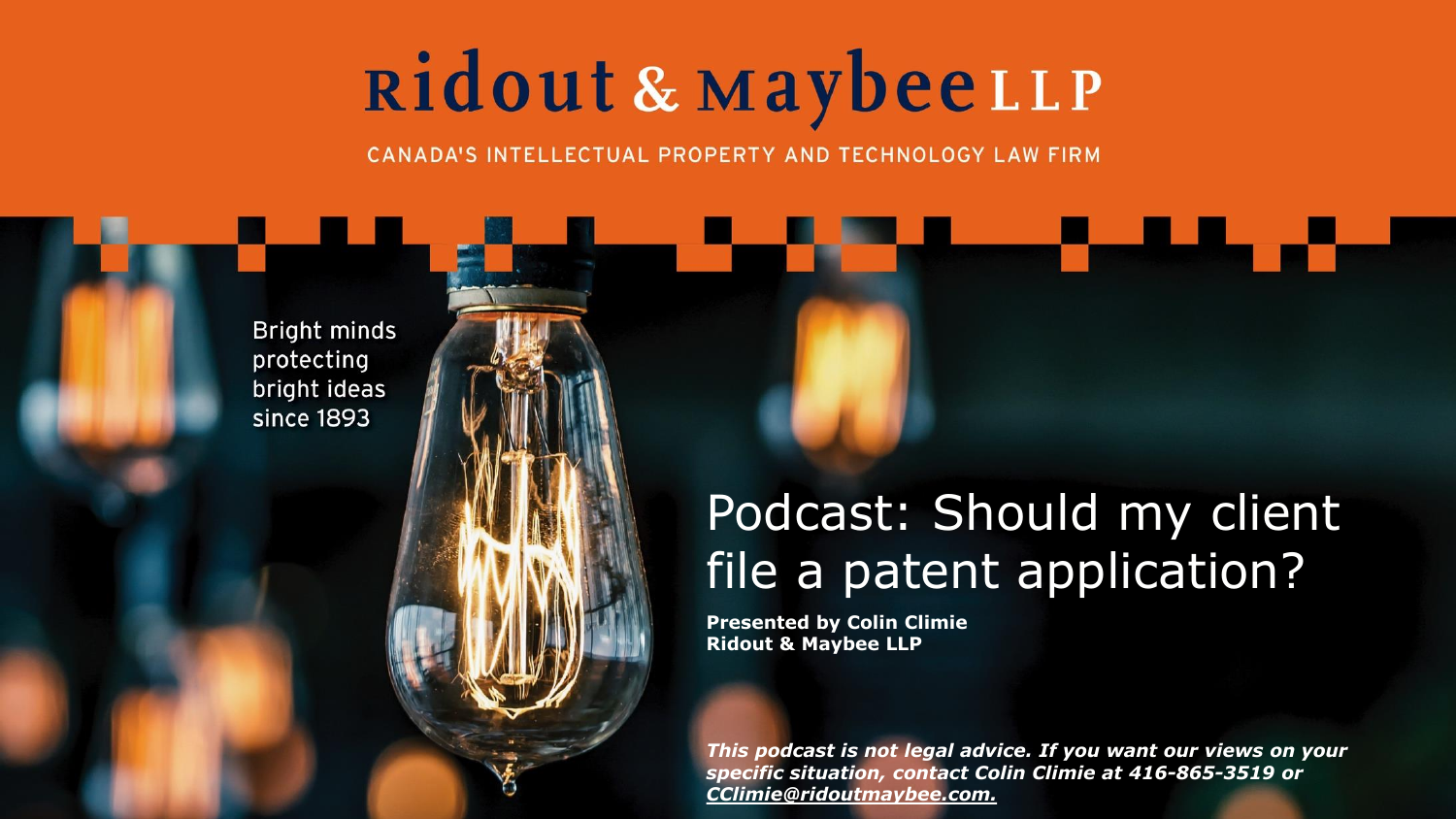

# Source of Info in This Podcast

- 1) Expertise of Ridout & Maybee LLP (R&M website) and Colin Climie ([Colin's bio](http://www.ridoutmaybee.com/ip-professionals/climie-colin-c/)).
- 2) Canadian Intellectual Property Office (CIPO)
	- [CIPO website](https://www.ic.gc.ca/eic/site/cipointernet-internetopic.nsf/eng/home)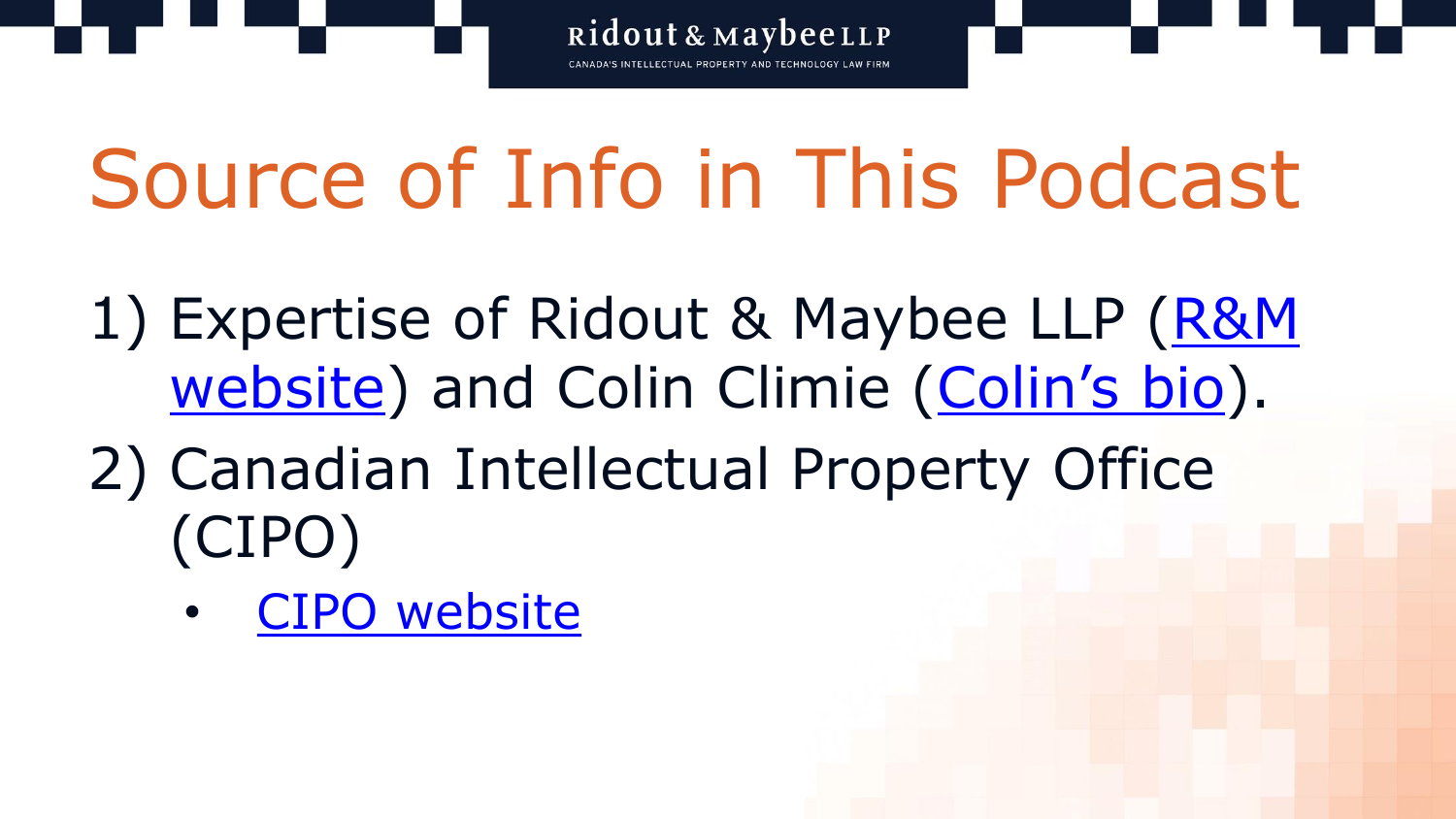

## What is a patent, exactly?

- 1) A deal
- 2) Exclusive rights (make, use, sell)
- 3) Limited term
- 4) Transferable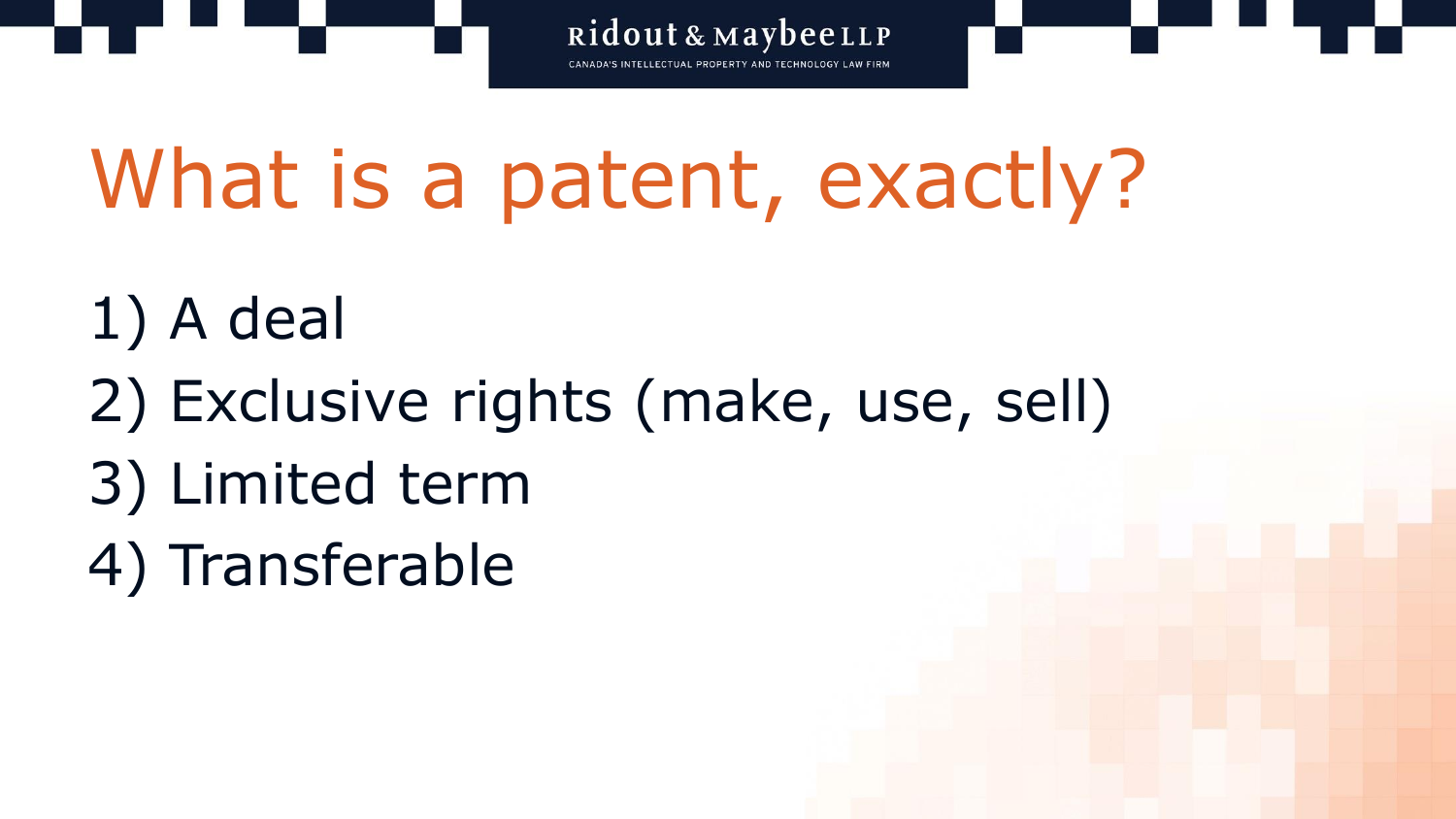

#### An issued patent protects the <u>function</u> of an invention.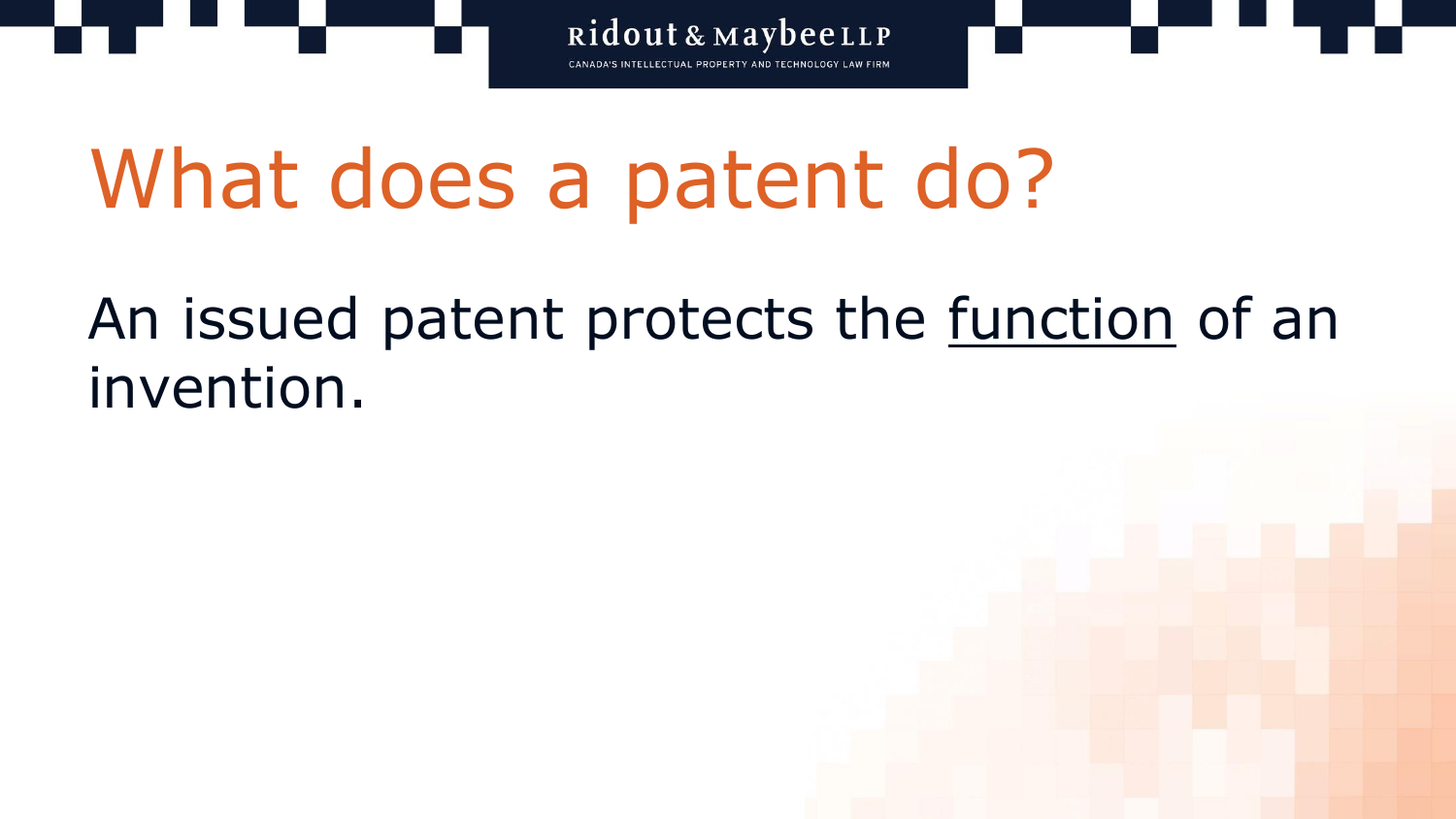How can filing a patent application help my client?

- 1) Establishes the client as first inventor.
- 2) Protects the client from intellectual property theft.
- 3) Establishes an asset that may be licensed.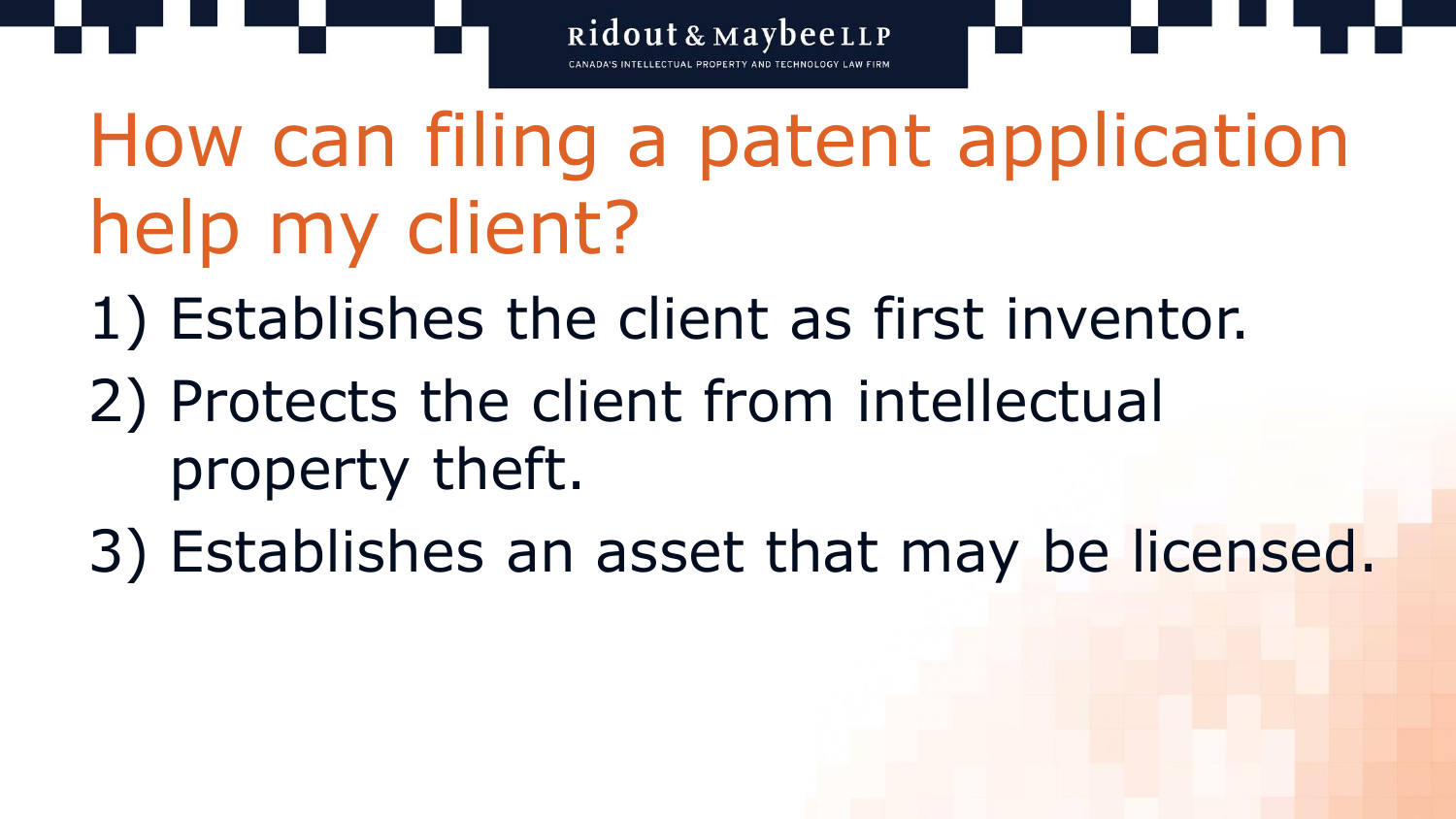Ridout & MaybeeLLP

## What subject-matter is patentable?

[Section 2](https://laws-lois.justice.gc.ca/eng/acts/P-4/page-1.html#h-2) of the Canadian Patent Act defines an invention as any new and useful art, process, machine, manufacture or composition of matter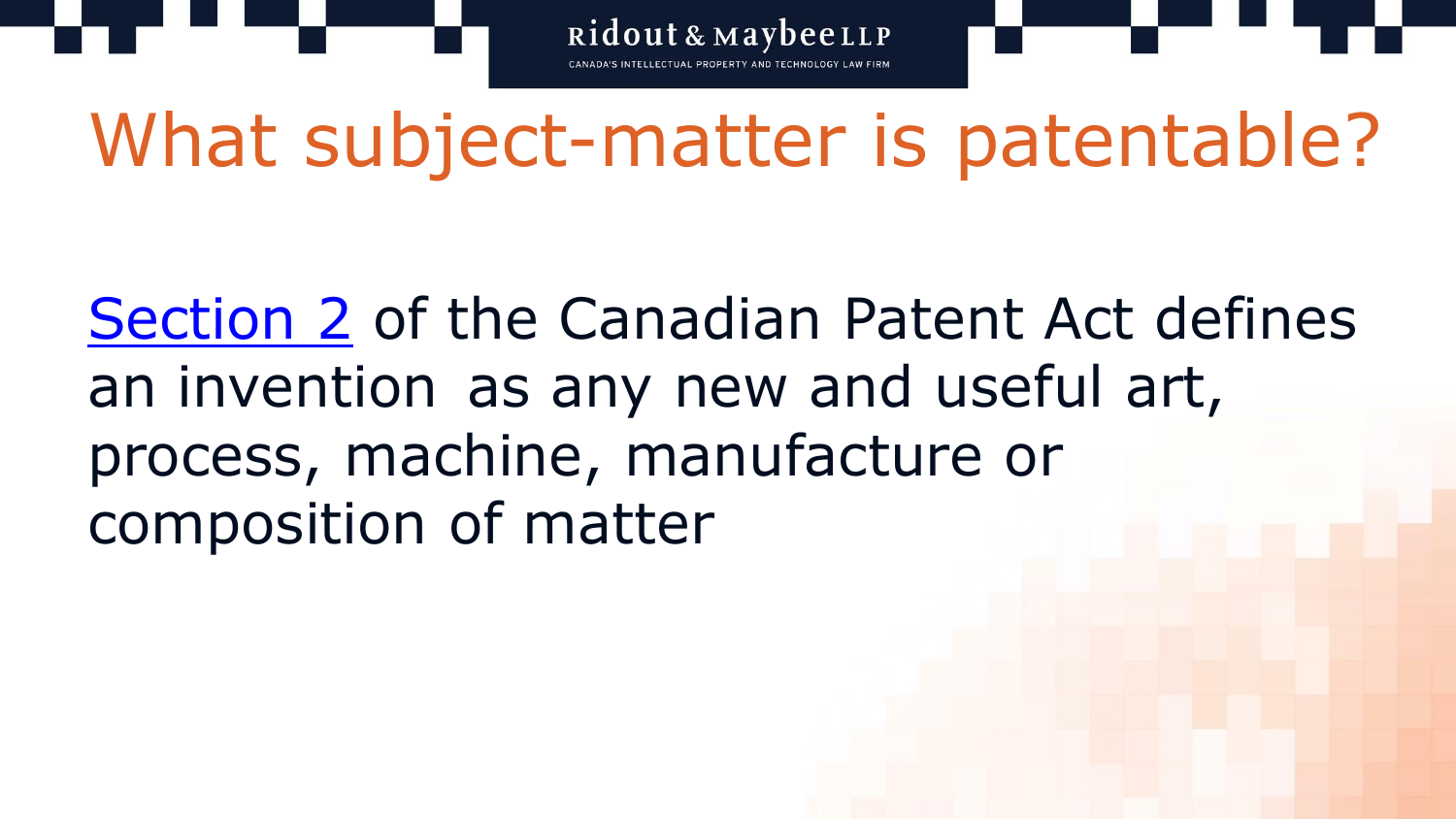What are some examples of patentable subject-matter?

- a product (e.g., a door lock)
- a composition (e.g., a chemical composition used in lubricants for door locks)

Ridout & MaybeeLLP

- a machine (e.g., for making door locks)
- a process (e.g., a method for making door locks)
- an improvement on any of these

These examples are provided on this [web page,](http://www.ic.gc.ca/eic/site/cipointernet-internetopic.nsf/eng/wr03716.html) which is maintained by the Canadian Intellectual Property Office.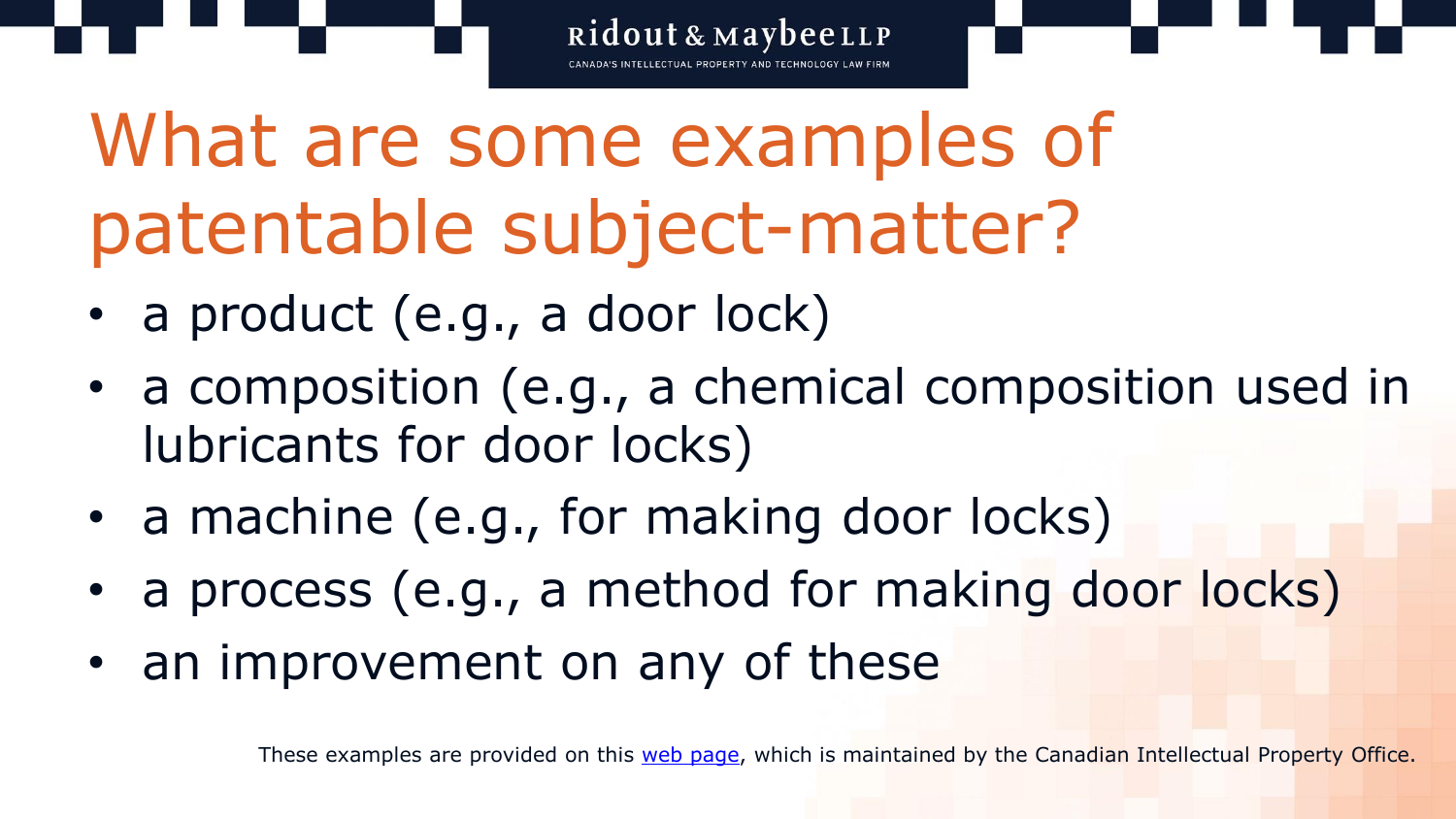What are some examples of non-patentable subjectmatter?

- Scientific discovery (e.g., gravity)
- Mathematical methods  $\left(x = \frac{-b \pm \sqrt{b^2-4ac}}{2a}\right)$
- Higher life forms (e.g., a mouse)
- Methods of medical treatment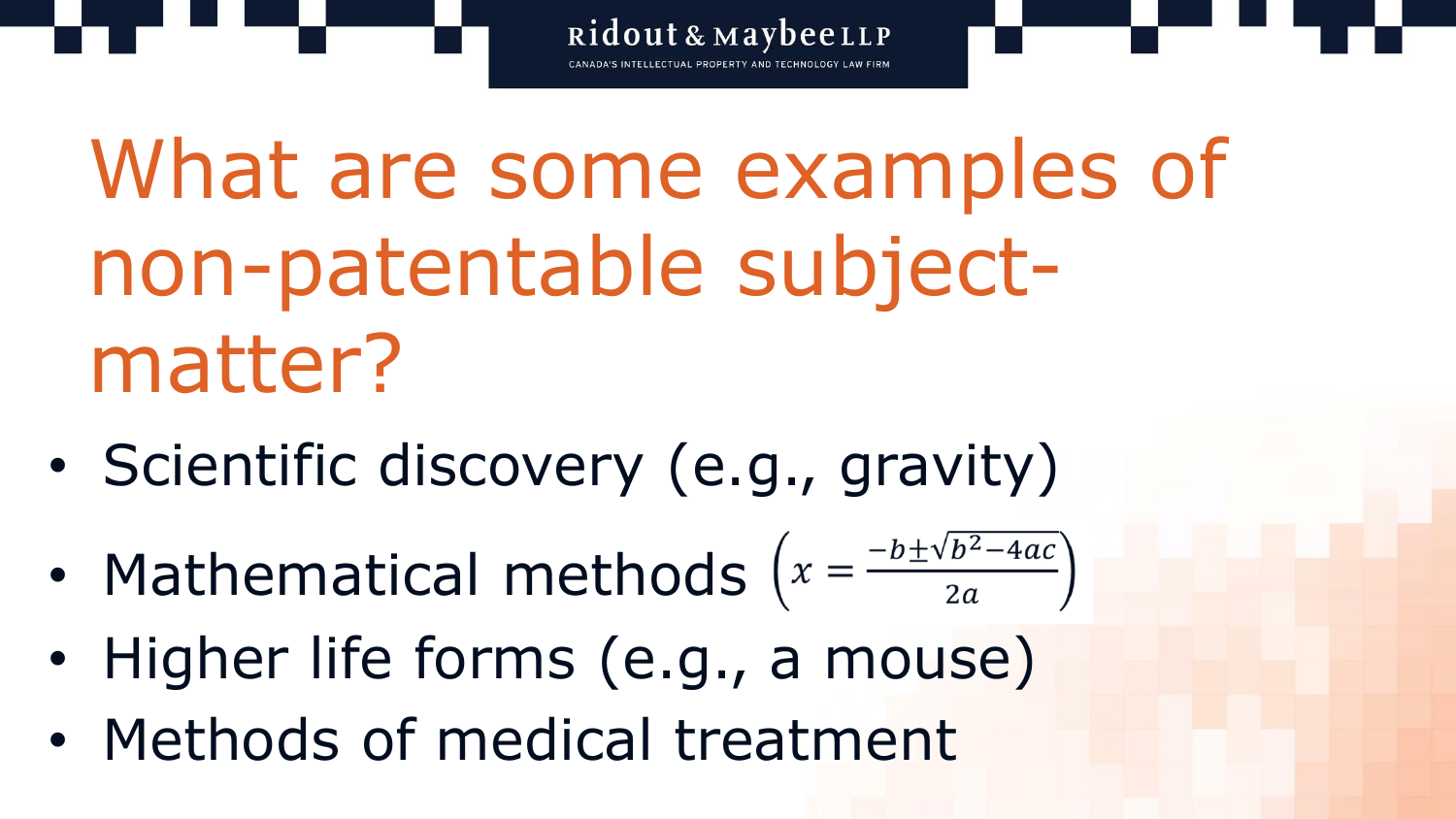What kind of subject-matter is "iffy"

- Computer-related innovation
- Medical diagnostic methods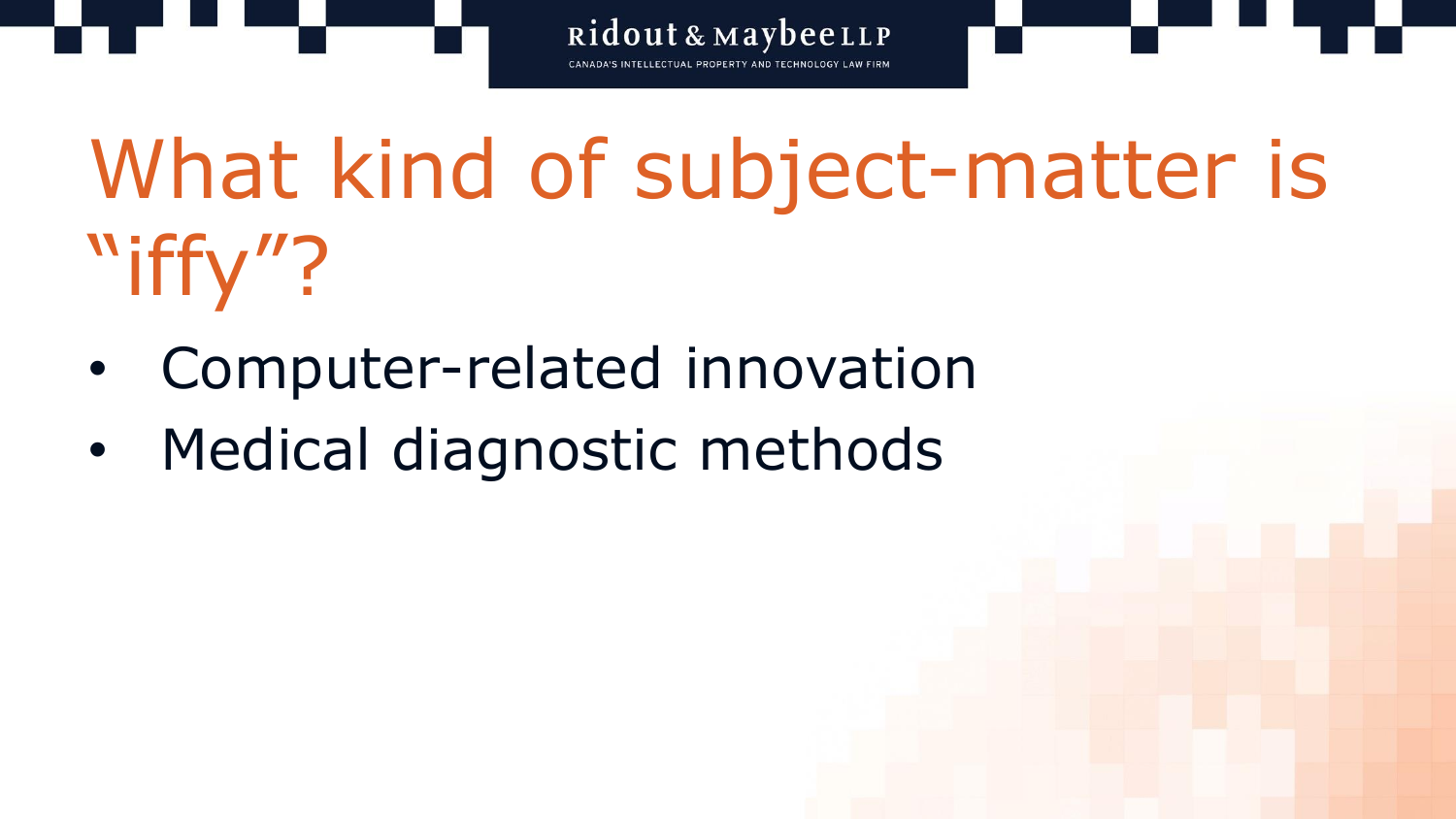What criteria does an invention have to meet to be patentable?

- 1) New
- 2) Non-Obvious
- 3) Industrially Applicable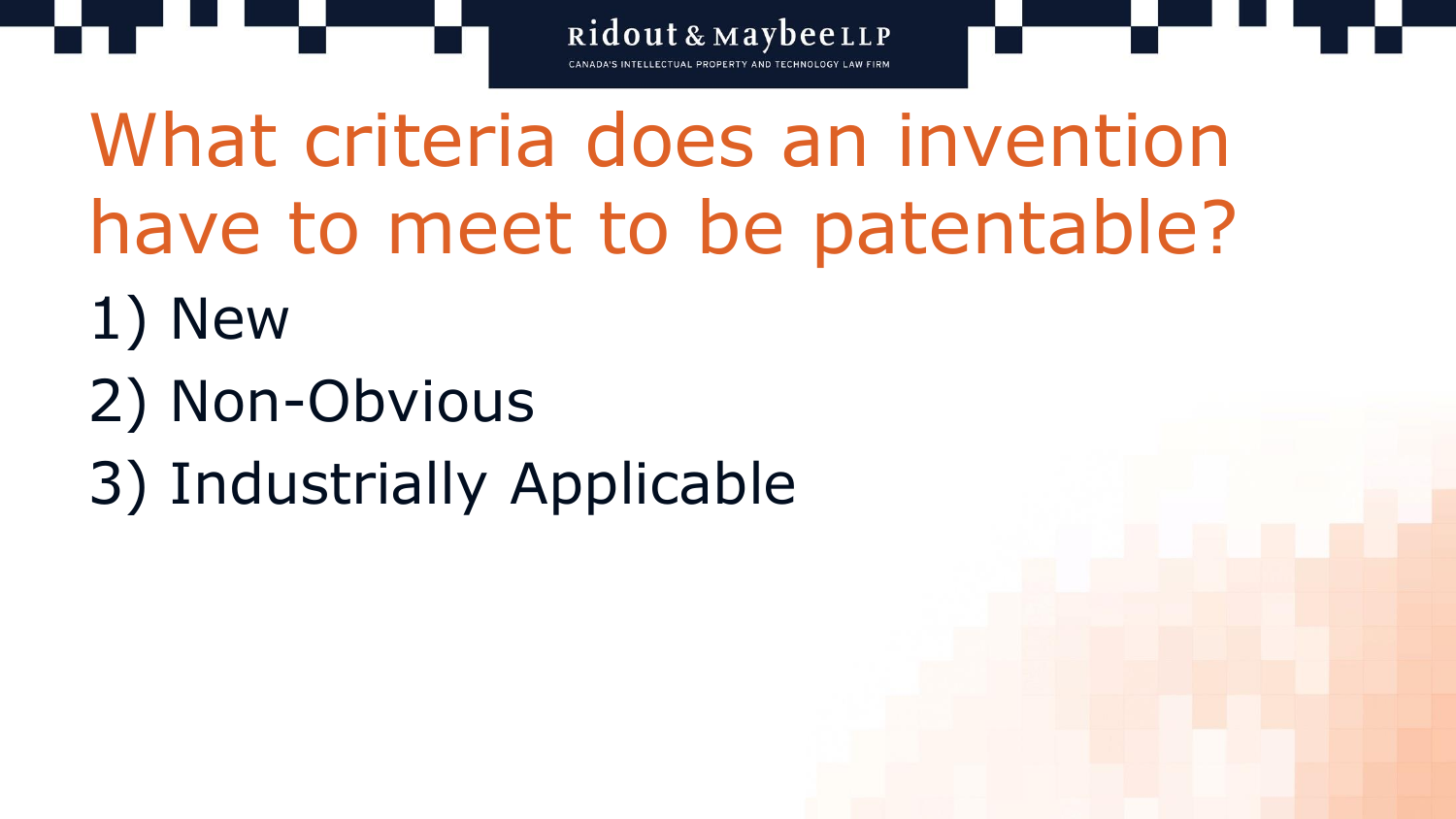What does it mean to not be new?

- The Examiner relies on a single prior art document
- Is often clear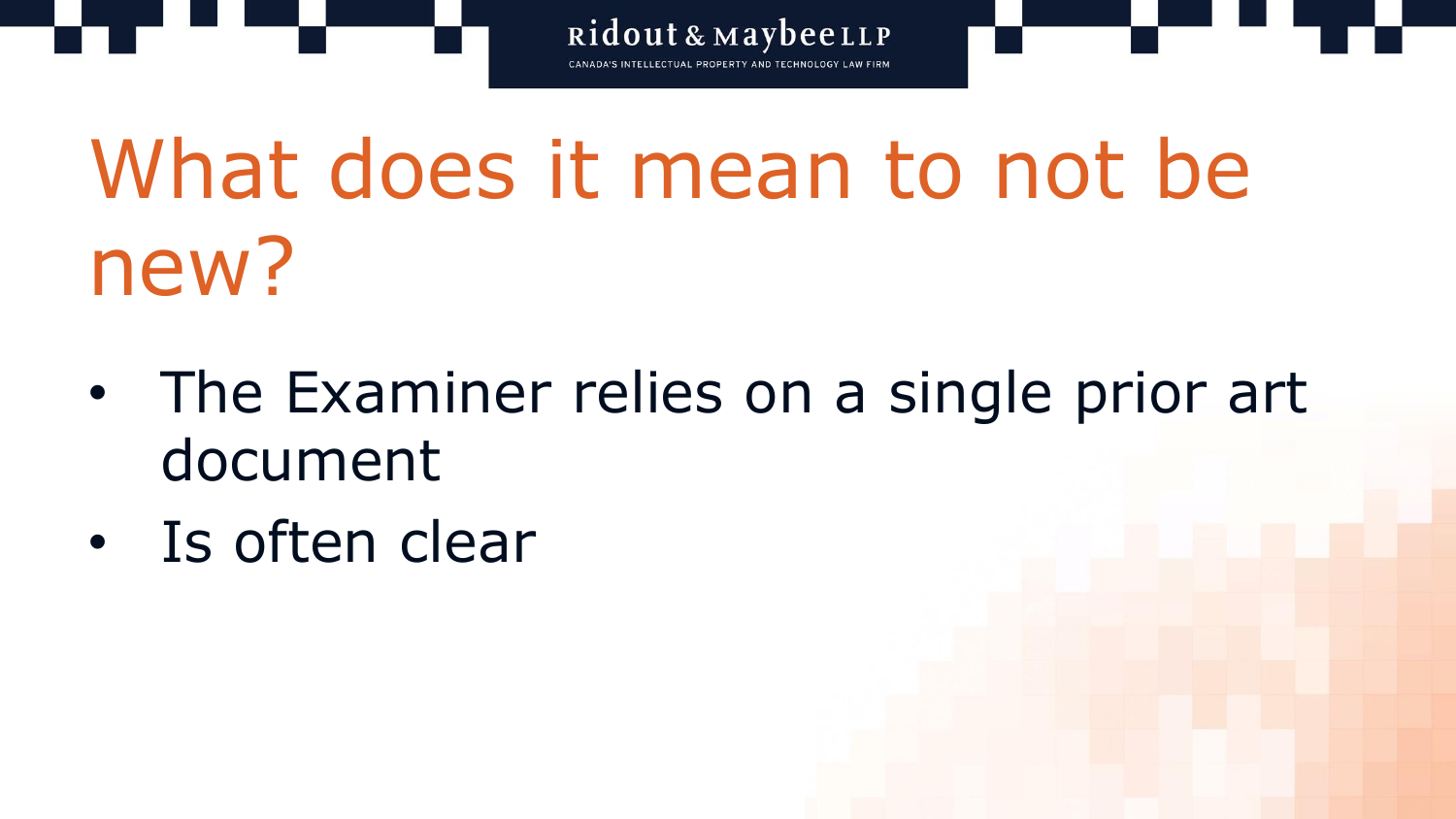What does it mean to be obvious?

• The Examiner relies on a mosaic of prior art documents

Ridout & MaybeeLLP

• Is often a matter of interpretation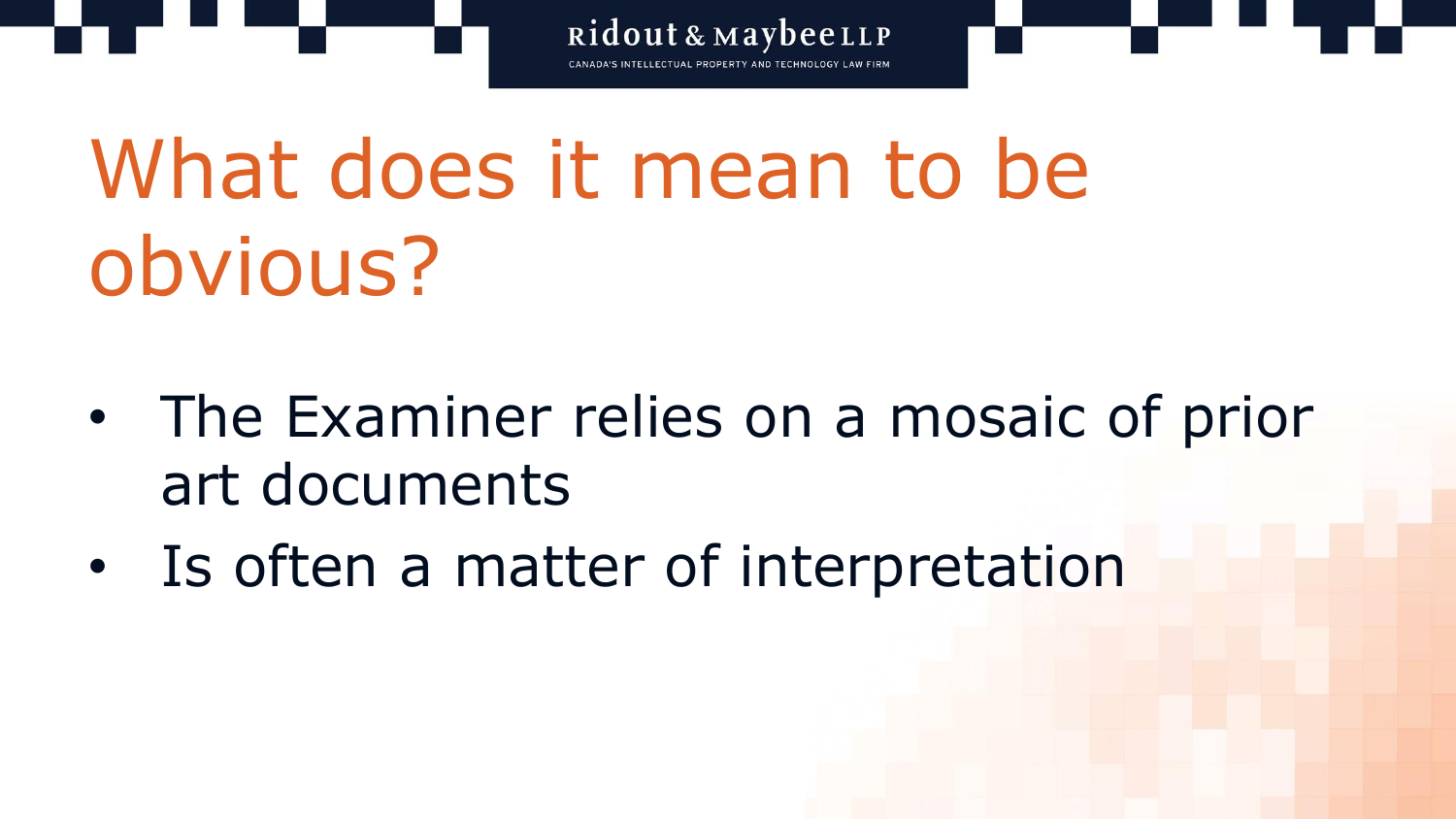What does it mean to not be industrially applicable?

Ridout & MaybeeLLP

Example: perpetual motion machine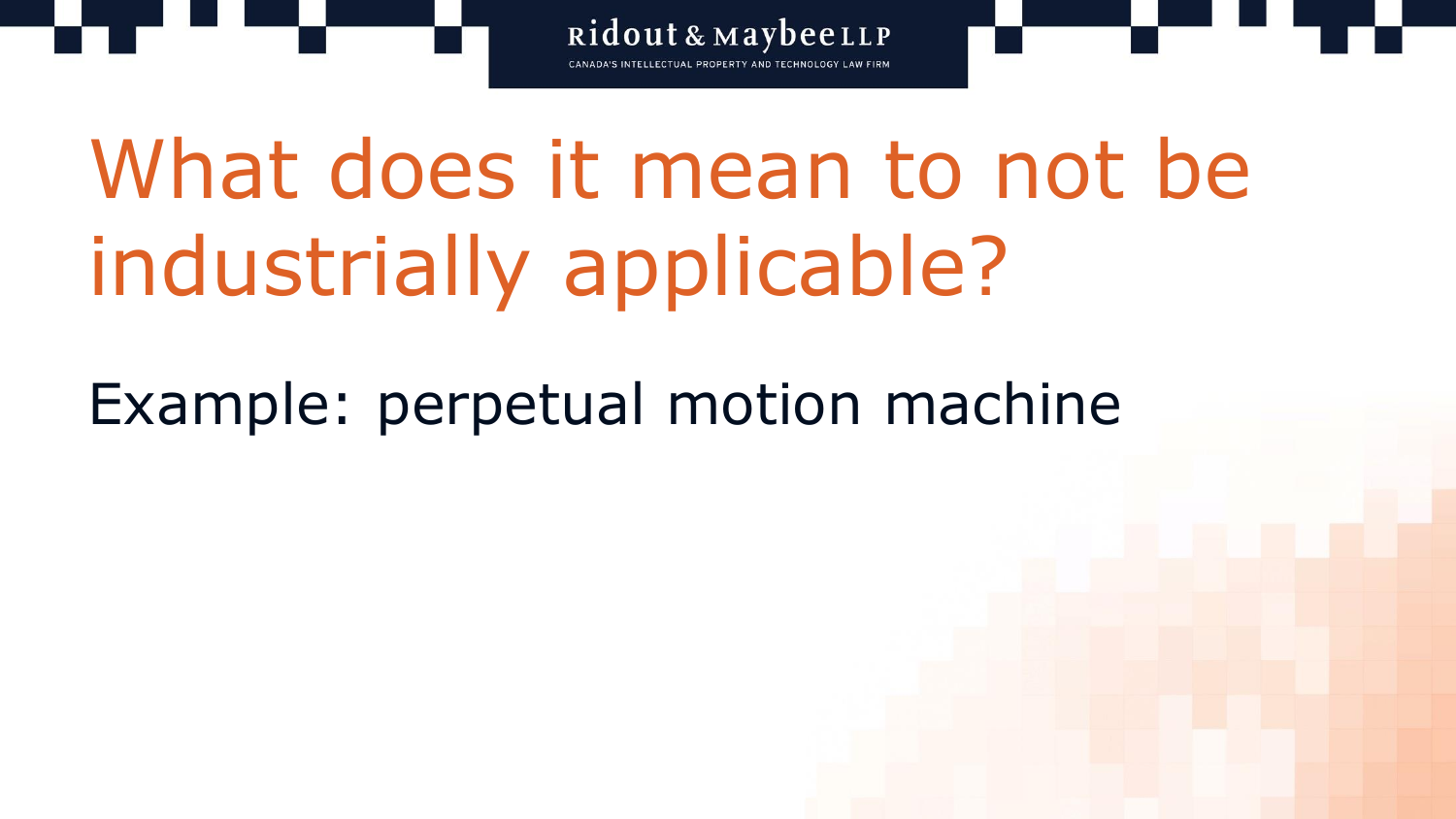What is necessary to file a patent application?

- A full description of the invention:
- How to make
- How to use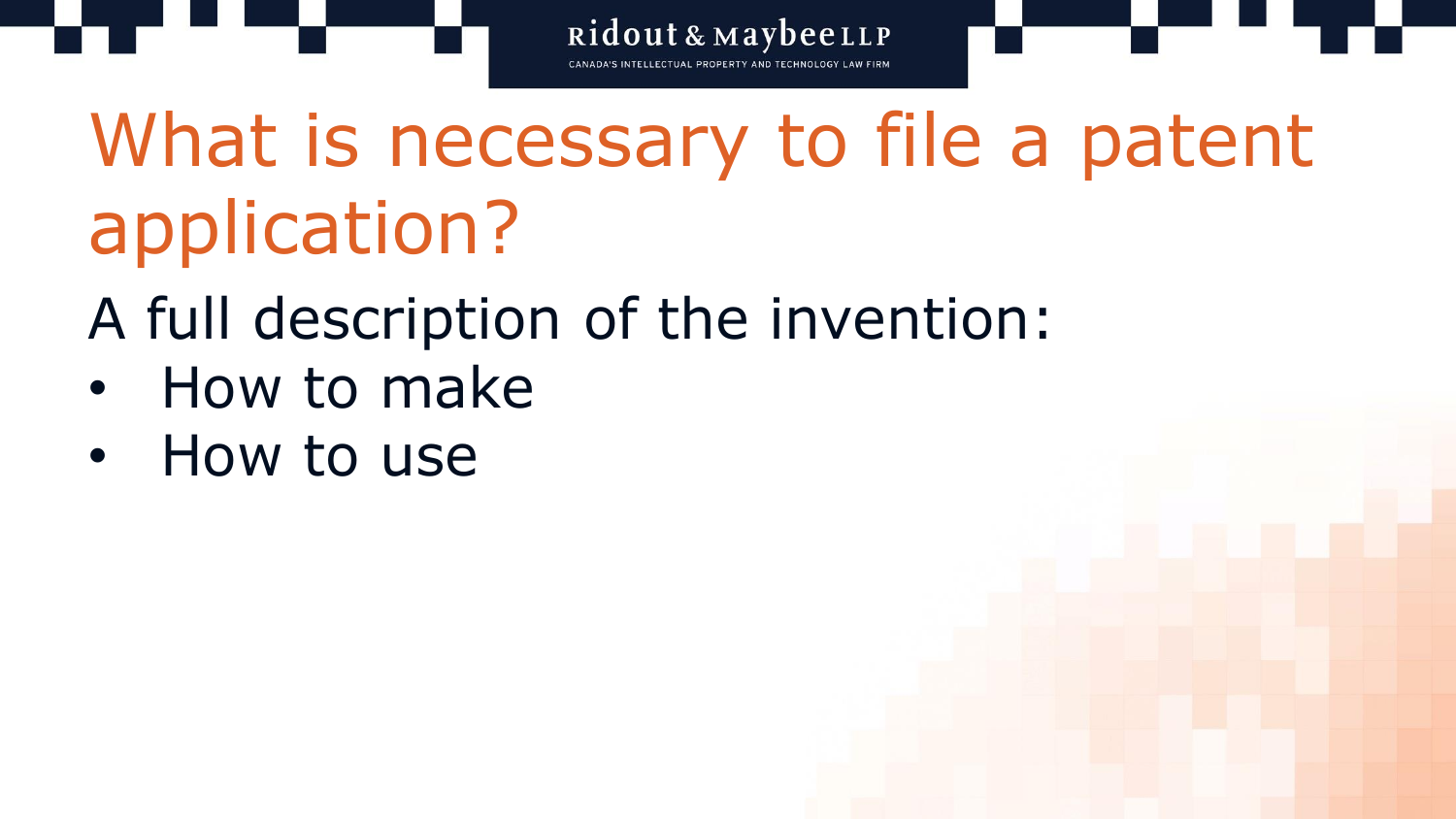

### To promote investment in research and encourage sharing of information.